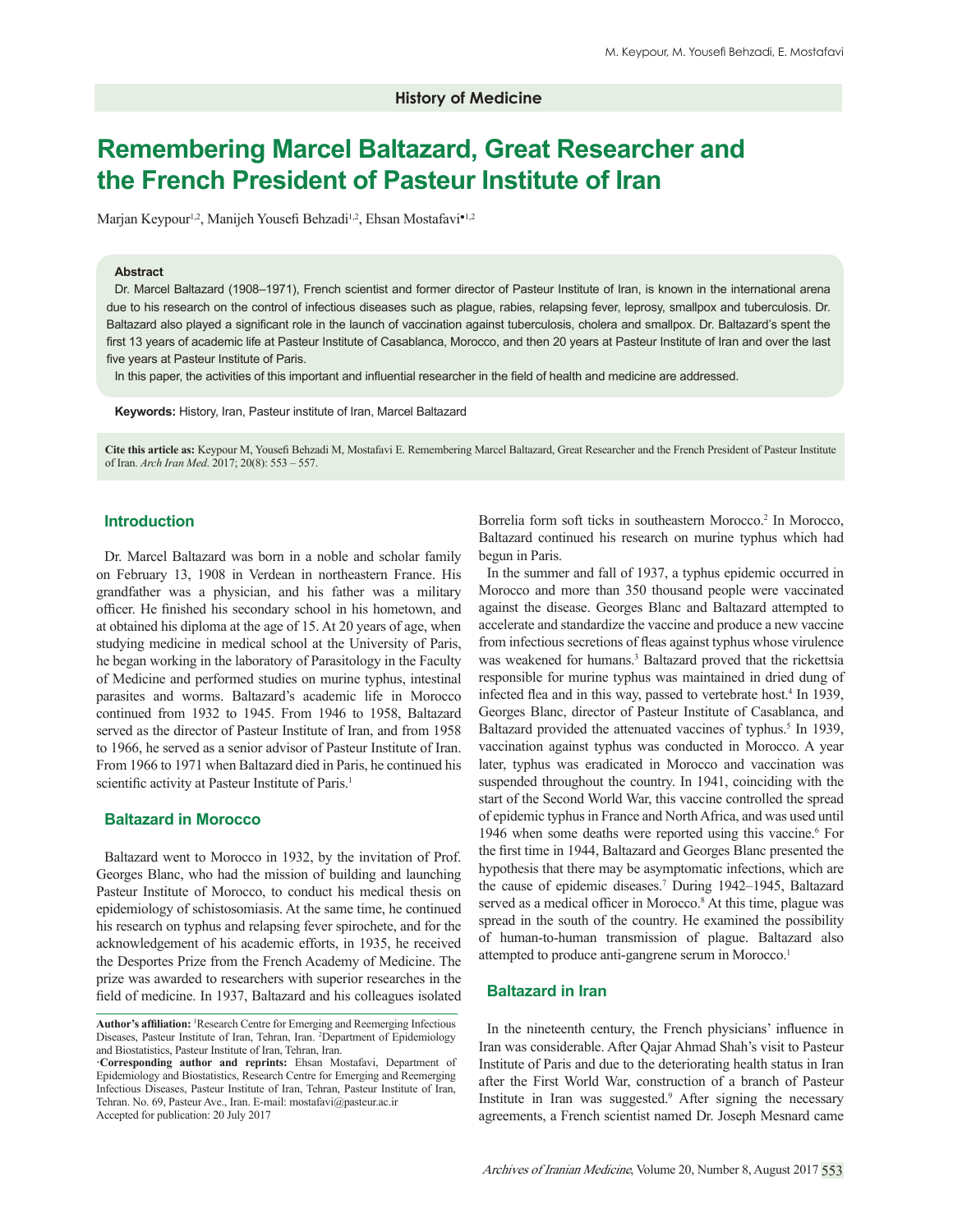

Figure 1. Injecting plaster into the nests of rodents. Meeting of the World Health Organization for plague, Akanlu Village, Hamadan Province, 1951.<sup>1</sup>

to Tehran in 1920 as the first director of Pasteur Institute of Iran.<sup>10</sup> After him, Dr. Abolqasem Bahrami, Dr. Joseph Kerandel and Dr. Hussein Mashuf held the Presidency of Pasteur Institute of Iran.<sup>11-</sup> <sup>13</sup> After returning to France from Moroxxo in 1964, Baltazard was appointed as the third French director of Pasteur Institute of Iran following the Iranian government request from the manager of Institute Pasteur international network.14

Marcel Baltazard, known as the founder of modern Pasteur Institute of Iran, was a researcher beyond French borders, making major developments in Pasteur Institute of Iran owing to his devotion to work. For 20 years (from 1946 to 1966), Dr. Baltazard cooperated with Pasteur Institute of Iran –13 years as its director and 7 years as its director's chief scientific advisor. Baltazard's activities in Iran can be divided into fields of public health, vaccine production and launch of public vaccination, creation of new structures and performance of international activities.

#### **Promotion of Public Health**

**Plague:** Dr. Marcel Baltazard found international fame for his work in the field of plague. His research in the field of plague with the Iranian team of Pasteur Institute, especially Dr. Younes Karimi, Dr. Mahmoud Bahmanyar, and Dr. Mansour Shamsa was remarkably widespread. Baltazard came to Iran exactly with the third wave of the plague epidemic.<sup>9</sup> He controlled plague epidemics in the west and northwest of the country, identified resistant and susceptible rodents to plague, and showed that Merinos rodents had a vital role in the preservation and transmission of plague.<sup>15,16</sup> Baltazard and the plague research team of Pasteur Institute of Iran for showed the first time that the plague bacillus could survive in soil for years after the death of infected rodents. He also wrote the first laboratory instructions for the diagnosis of plague bacillus.<sup>17</sup> In 1952, coinciding with the plague epidemic in the west of the country, Baltazard established a research center in the village of Akanlu located in the border of Zanjan, Hamadan, and Kurdistan Provinces. With the establishment of this center, specialized teams of Pasteur Institute of Iran, could control outbreaks of plague in this area by taking effective measures aimed at humans and rodents. In this research center, Dr. Baltazard and his Iranian colleagues conducted extensive research on plague and introduced the Akanlu Research Center as a global reference center of plague. One of the activities of the plague research team in this center was



Figure 2. From right to left in the top row: Dr. Marcel Baltazard and from right to left in the down row, third person, Dr. Younes Karimi and other Pasteur Institute of Iran staff; The research center for emerging and reemerging infectious diseases, Akanlu, Hamadan.1961.1

studying the behavior of Merinos rodents as the main reservoirs of plague.<sup>9</sup>

**Rabies:** Dr. Baltazard considered rabies a serious public health problem. Despite the use of classic treatment at the time in the world and Iran, approximately 30% of individuals bitten by a rabid animal died due to the disease.<sup>18</sup> At that time, serum immunoglobulin injection method was performed in France and Italy to prevent rabies, but no studies were conducted to prove its effectiveness. In the summer of 1954, at the time of harvesting, a rabid wolf attacked farmers and injured 27 of them. The incident provided a good opportunity for the study and evaluation of serum therapy methods in preventing rabies. Among the injured, 18 of those with wounds in the head and face were selected and a clinical trial was performed on them to study the effects of serum and vaccine therapy. Following the successful study, using both the serum and the vaccine was regarded as the prevention and treatment instruction of WHO and the results obtained by Baltazard and his team led to a lasting effect on the treatment and prevention of rabies in the world.19 From 1950 to 1956, with the classical rabies treatment among the 370 cases of rabid-bitten patients in Iran, 44 cases of death (12% treatment failure) were reported. From 1957 to 1963, despite 117 rabid bitten cases, treatment failure reached zero.<sup>1</sup> Owing to Baltazard's research conducted on rabies, he can be considered among the rescuers of humanity.

**Relapsing Fever:** Dr. Baltazard was acquainted with spirochetes that cause relapsing fever at Pasteur Institute of Casablanca. In 1947, Baltazard attempted to prevent relapsing fever, which was then highly prevalent in Iran. Until this time, all the work of researchers conducted in the area of the tick bite and blood seeking of laboratory animals failed and no good laboratory animal model existed for research. Baltazard and his colleagues showed that the infant of white and gray house mice (*Mus musculus*) and the infant rabbits were extremely sensitive to tick bites infected with Borrelia.20

Baltazard showed that three species of spirochete were involved in the spread of relapsing fever in Iran.<sup>21</sup>

**Smallpox:** Baltazard and his colleagues studied variola virus culture in the cells of various tissues, and for the first time,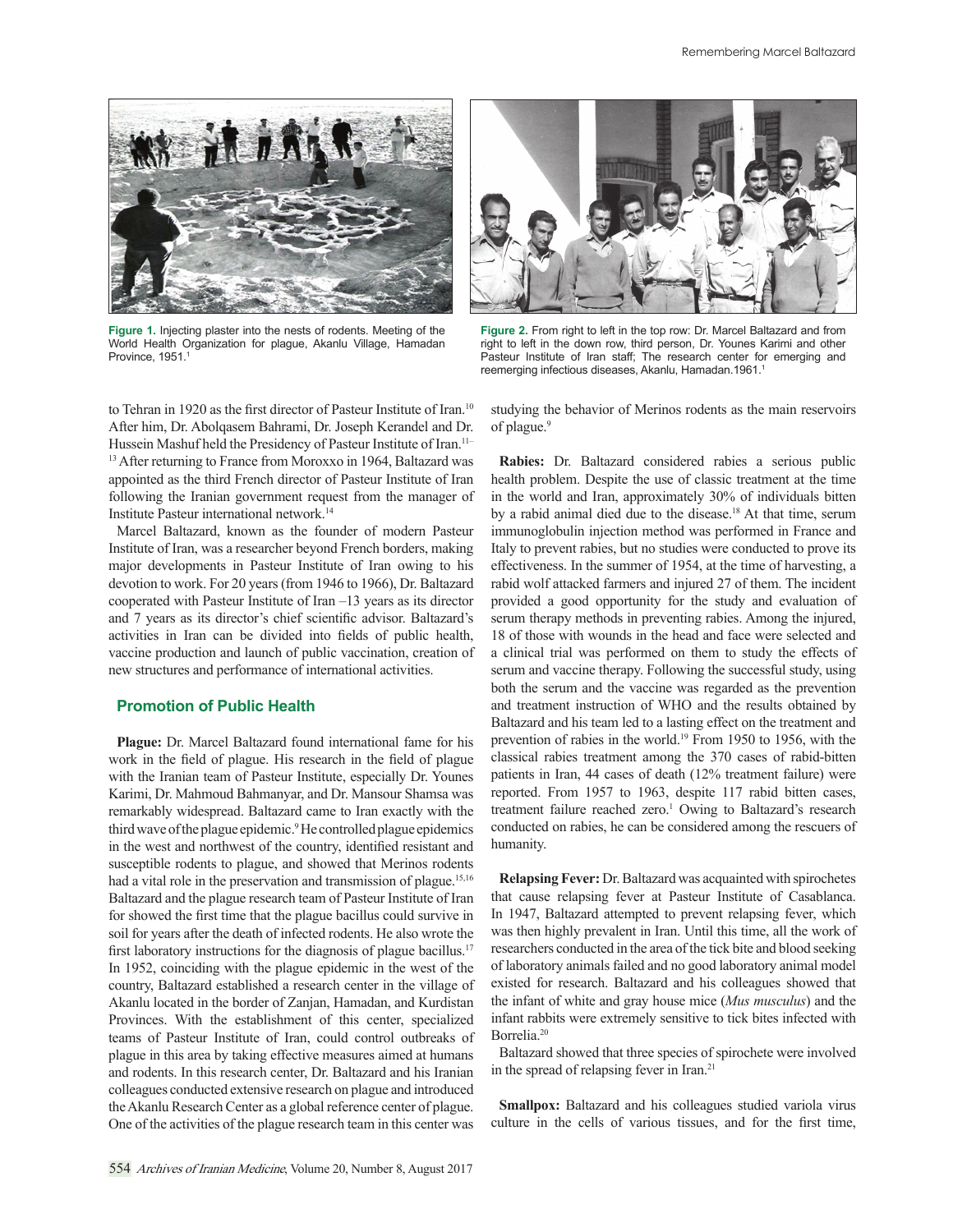

Figure 3. Dr. Baltazard (first person from the right) is monitoring the construction of Pasteur Institute of Iran.1959.<sup>1</sup>

they cultured the variola virus in the kidney tissue of rabbit. The cytopathic effect of this culture reached 6–7 days for early passages and 2–3 days in subsequent passages (22).

**Study of Other Infectious Diseases:** As an epidemiologist physician, Baltazard conducted studies on other infectious diseases common in Iran, such as typhoid, tuberculosis and cholera.

# **Vaccine Production and Launch of Public Vaccination**

**BCG Vaccine:** At the end of the Second World War in 1946 and with the presence of scientists of Pasteur Institute of Paris in Iran and by of Dr. Baltazard's suggestion, it was decided that Bacillus Calmette–Guérin (BCG) vaccine production sector be established in Iran. The first BCG strain was brought to Iran in the spring of 1947, and the BCG vaccine was produced; the first BCG vaccination operation started in 1947 in Tehran.<sup>23</sup>

**Smallpox Vaccine:** After the mass production of BCG vaccine, since 1953, Baltazard and his Iranian team in Pasteur Institute of Iran attempted to produce vaccines against smallpox. With the establishment of the national committee for rapid response to eradicate smallpox, 120 health teams went to various regions throughout the country in Jeeps. Two years later, the World Health Organization implemented this model as a template in neighboring countries.<sup>1</sup>

**Cholera Vaccine:** Owing to Dr. Baltazard's efforts, at the time of the cholera outbreak in Iran and eastern neighboring countries, approximately 400 thousand doses of vaccine in Pasteur Institute of Iran were prepared daily and in a limited time, approximately 24 million doses of cholera vaccine were produced.1,9

**Other Vaccines:** Baltazard was also highly active in massive vaccination against typhoid in Iran.

## **Creation of New Structures**

**Construction of the New Building of Pasteur Institute of Iran:** Pasteur Institute of Iran was first established in the Estakhr Street of Hassan Abad area. Using the land donated by the late Abdul Mirza Farman Farmaian, the construction of a new building started in the current Pasteur Street at the time of Baltazard and continued for 10 years. Baltazard was a serious designer and constantly monitored all stages of the design and building of Pasteur Institute of Iran.

**A Great Inventor:** Dr. Baltazard was deeply interested in creativity and innovation, and in this regard, he formed an association for the protection of inventions in Morocco and Iran. Baltazard's first invention in Morocco was relevant to producing a specific type of toilet bowl with quite slippery walls in order to prevent the escape of infected fleas of typhus and dispersion of dust and their dung. By collecting these fleas, he succeeded in producing typhus vaccine.1,4

In Iran, the cages that were used for capturing the rodents in plague studies were large wire baskets and since there were not enough trucks to carry the cages, Baltazard decided to change the shape and size of cages. The small and fully closed wooden cage proposed by Baltazard was heat-resistant and had a grid door of steel. This type of basket is still used in the studies of plague research teams in Pasteur Institute of Iran.

Baltazard's innovations were not limited to scientific works of Pasteur Institute. On the roof of his house located at Pasteur Institute of Iran, he launched and installed the first solar panel setup of Iran. The black curved surface with water moving on its surface, warmed by heat and sunlight, was protected by glass. He read the description of this production system of solar energy in a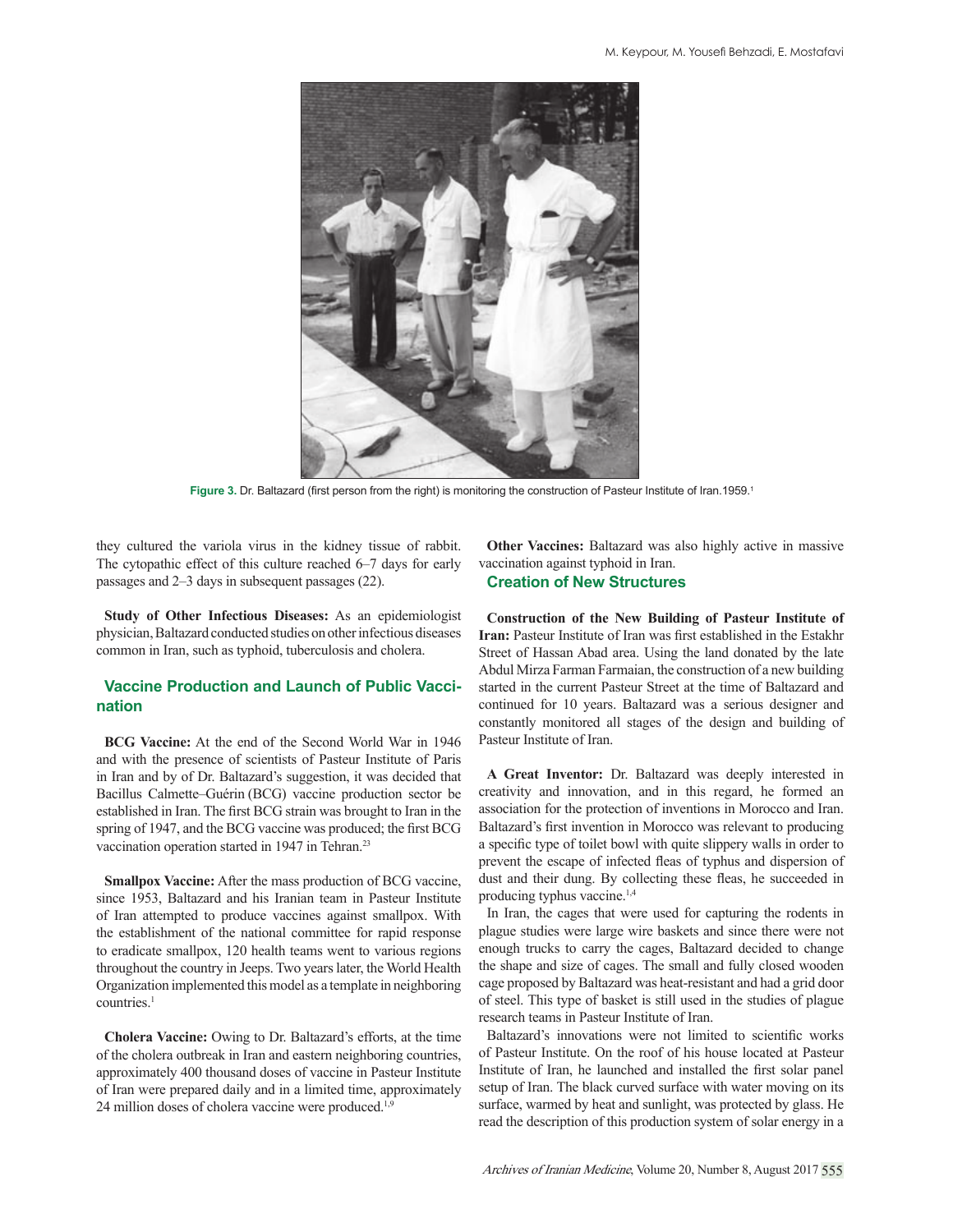magazine and then designed and implemented it.

**Tehran Water Disinfection:** The establishment of water piping network and disinfecting of water in Tehran can be noted among Baltazard's most important and effective activities. Until 1950, the aqueduct was used as a source of drinking water, causing transmission of diseases such as typhoid and cholera through drinking water. Pasteur Institute of Iran headed by Dr. Baltazard, for the first time conducted monitoring and chlorination of Tehran drinking water.<sup>1</sup> This activity was highly effective. High-quality water was provided to the public for four years, and following that through a French company, water treatment plants were established in Tehran.

**Establishment of the Village of Lepers:** With the help of leading research institutes in France, the USA and Russia, Baltazard established centers for reception and treatment of leprosy patients in Mashhad, Tabriz and Tehran.<sup>8</sup>

**Use of GIS in Field Studies:** By starting the systematic studies of plague in Akanlu center of Pasteur Institute of Iran since 1952, Baltazard developed aerial maps of western regions of the country, and in this way, the first studies using the Geographic Information System (GIS) were implemented in the country.<sup>24</sup>

## **International Activities**

As an expert of the World Health Organization (WHO) in the field of plague, rabies and relapsing fever, Baltazard was asked for outbreak investigation and control of these diseases around the world. He studied the animal reservoirs of plague and the disease control in different countries. In 1960, with the support of the WHO, he was responsible for research on the cause of the maintenance of plague in India and showed that the resistance of a species of rodent named Indian gerbil (*Tatera indica*) to plague was the cause of the persistence of the disease in this country and domestic mice were the link between these rodents and human.<sup>25</sup> He conducted the same study in Indonesia and found that the resistance of a rodent named "*Rattus exulans*" to the plague was the cause of the maintenance and spread of the disease in this country.26 In 1960, he also performed a joint project with research groups from Turkey, Iraq and Syria and showed that plague infection circulates in these three countries, the plague bacillus was present with the same biochemical characteristics and exclusively in Meriones.27 In 1966, Baltazard studied the presence of wild rodents in different ecological conditions and their role in the outbreaks of plague in Brazil and found that the plague was limited to areas in the northeast and southeast of this country. In 1966, the research center for the study of plague was established in Brazil by Baltazard.13,28 Baltazard also performed different studies during the years 1967–1970 in Myanmar, Peru, Mauritania, Nepal, Congo, Yemen and Saudi Arabia in the field of plague.<sup>29-33</sup> He also fulfilled the project of fighting against relapsing fever disease in Ethiopia.34 Over the years 1948–1954, Baltazard and his colleagues showed that people who were infected by *Borrelia crocidurae* catch a mild relapsing fever in North and West Africa and Turkey by studying in the desert and arid and semi-arid areas.35,36

Attendance in international scientific meetings and congress to present the scientific achievements of Pasteur Institute of Iran

can be regarded as Baltazard's other activities during his service. In 1967, Baltazard presented Iran's findings regarding plague in the seminar of the WHO addressed to the measures in the control of plague37 and in 1969 at an international meeting in Geneva,.38 Other results of Iran's research, particularly in the field of rabies and relapsing fever were also presented by Baltazard at several international forums.

Holding international courses regarding relapsing fever and plague in Iran was among Baltazard's other activities. At the time of Dr. Baltazard's presidency in Pasteur Institute of Iran, the sphere of consumption of Iran's produced vaccines was much further than the borders of the country. Smallpox vaccines produced in Pasteur Institute of Iran also covered Iraq, Afghanistan and Egypt. Under the auspices of the United Nations Children's Fund (UNICEF), 238 million children in 22 countries used BCG vaccine produced in Pasteur institute of Iran.

Using the vaccine produced by Baltazard and his Iranian colleagues, the deficiency of vaccine in Pasteur Institute of Paris was also compensated. Referring of developed countries such as France for cholera vaccine to Pasteur Institute of Iran was a major success for Iran vaccine industry.<sup>8</sup>

At the time of Dr. Baltazard, Afghanistan suffered from numerous health problems. Accordingly, Baltazard decided to establish a Pasteur Institute in the capital Kabul. In 1964, three Afghan physicians came to Tehran for training to promote the Kabul Vaccine Institute to the center of the production of vaccines and biological products. In this year, in order to establish the Pasteur Institute of Kabul, Baltazard studied all aspects necessary to implement the project with the French Ambassador and the Afghanistan Minister of Health. However, the Russian invasion and sudden change of government made the implementation of the project impossible.<sup>1</sup>

## **Baltazard in France**

While in France, Baltazard did not cut ties with Pasteur Institute of Iran and at the same time continued his international connections. In 1969, Baltazard founded the research department for epidemiological studies at Pasteur Institute of Paris.<sup>39</sup> In 1970, the first course of field epidemiology was formed by him. The aim of the course was training the field studies of communicable diseases.<sup>1</sup>

In September 1971, after a long battle with lung cancer, Dr. Baltazard died in Paris. Due to the valuable services of this distinguished scientist, two buildings in Pasteur Institute of Iran in Tehran and Akanlu in 2005 and 2013 and a boulevard in the Akanlu village in 2016 were named Baltazard.

In conclusion, Dr. Marcel Baltazard was a distinguished French scientist who came to Iran in 1946 after finishing his medical studies in Paris and learning from great masters in France and Morocco. During his 20 years of activity in Pasteur Institute of Iran, he made great developments in the field of medical and health in the country. Among his valuable services at Pasteur Institute of Iran, creation of new structures, study and control of infectious diseases, especially the plague, rabies and relapsing fever, launch of vaccination systems and development of international relations of Pasteur Institute of Iran, can be mentioned.

Iranians and the staff of Pasteur Institute of Iran will never forget his attempts in Iran.